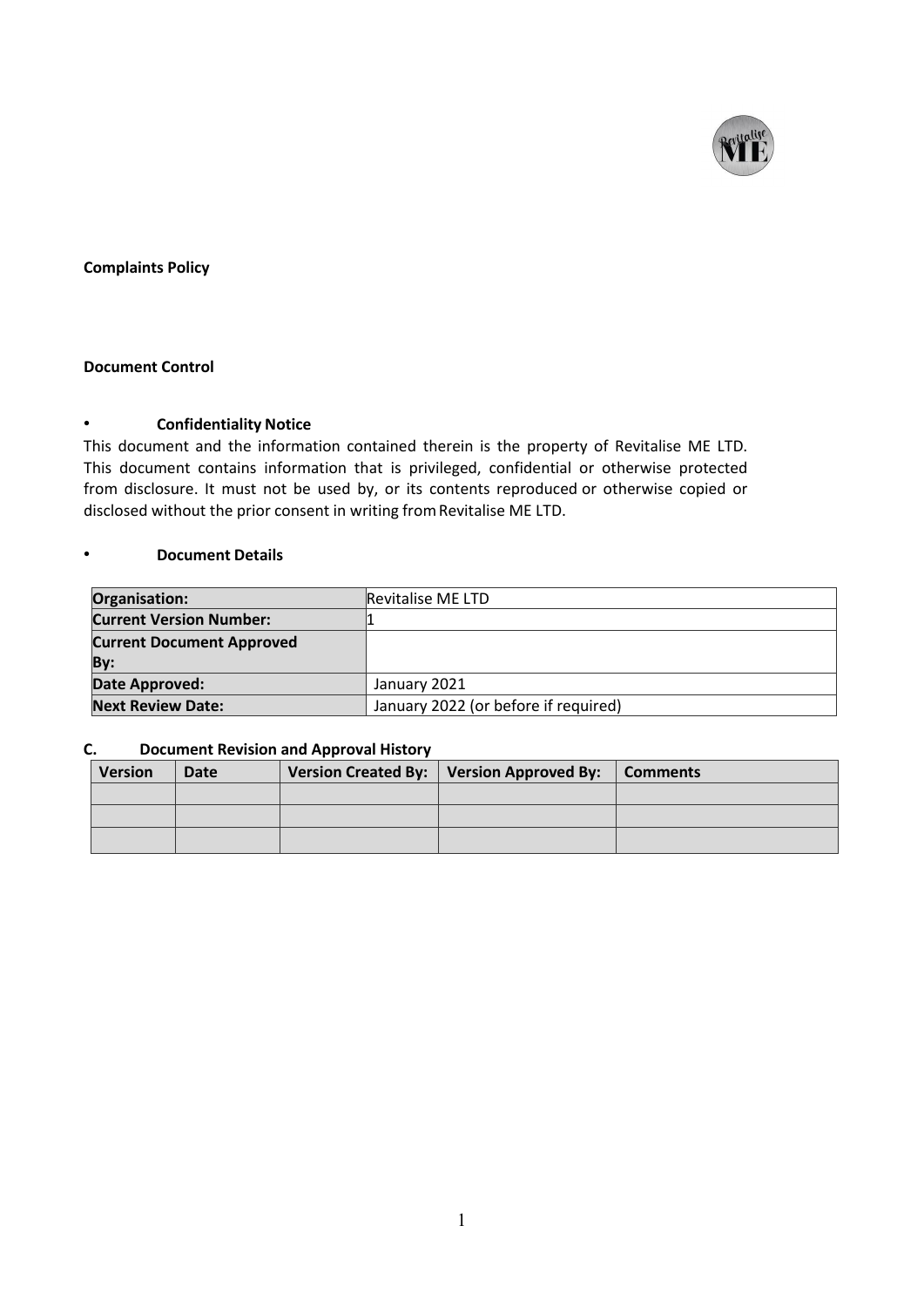

### **Complaints Policy**

#### **1. INTRODUCTION**

This policy outlines procedures and responsibilities within Revitalise ME LTD ("the Organisation ") for handling any concerns, issues or complaints that may arise.

## **2. RELEVANT CQC FUNDAMENTAL STANDARD/H+SC ACT REGULATION (2014)**

Regulation 16: "Complaints".

### **3. PURPOSE AND OBJECTIVES**

The purpose of this policy is to ensure that any complaints or concerns by service users are correctly managed.

Revitalise ME LTD, although an independent body aspires to meet the principles set out in the NHS Constitution which are:

The right to have any complaint made about our services dealt with efficiently and to have it properly investigated.

The right to know the outcome of any investigation into a complaint.

The right to take a complaint to independent review if the complainant is not satisfied with the way their complaint has been dealt with by us

The commitment to ensure service users are treated with courtesy and receive appropriate support throughout the handling of a complaint; and the fact that they have complained will not adversely affect their future treatment.

When mistakes happen, they shall be acknowledged; an apology made; an explanation given of what went wrong; and the problem rectified quickly and effectively.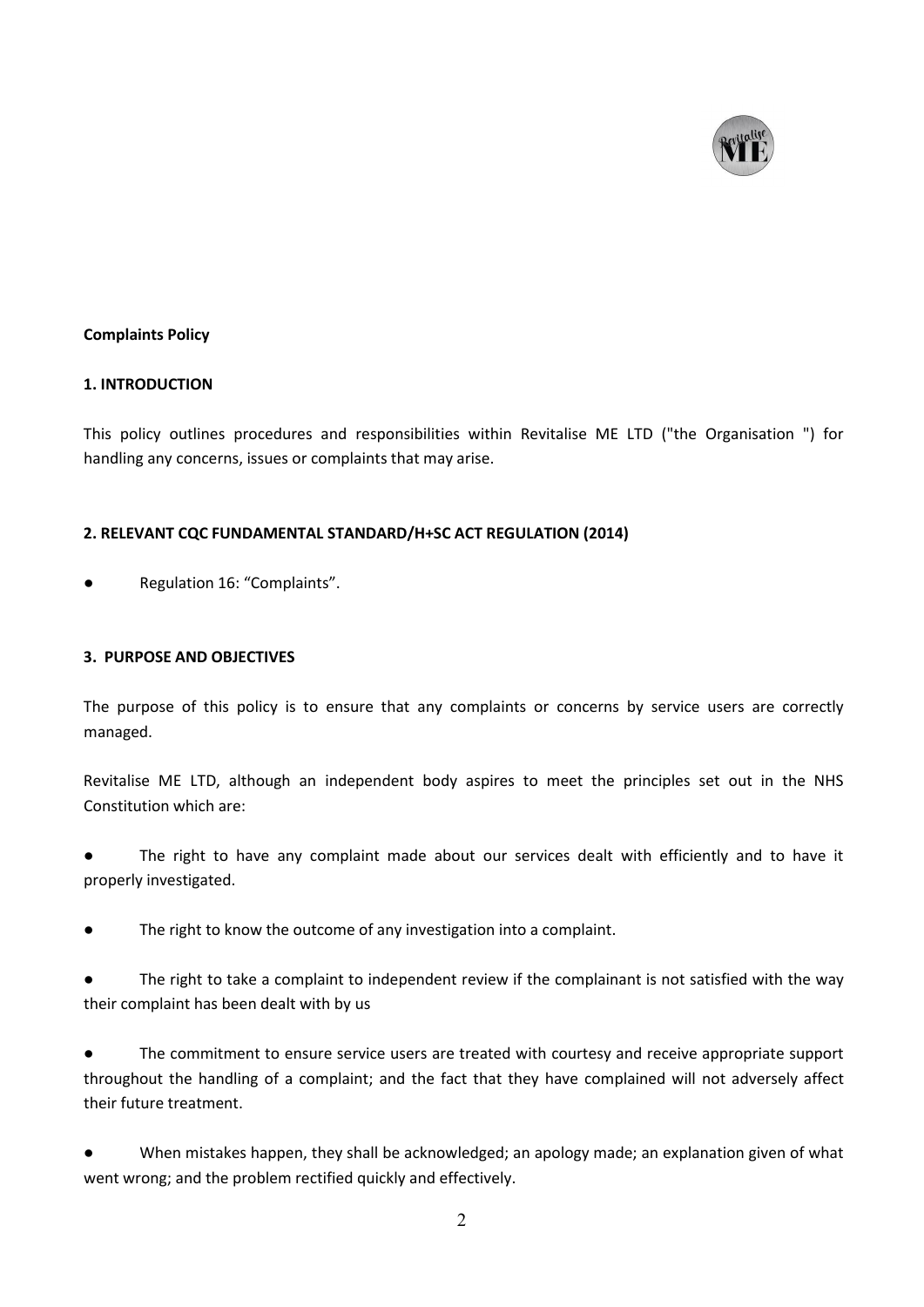

Demonstrating a commitment to ensure that the organisation learns lessons from complaints and claims and uses these to improve our services.

This policy serves to indicate how issues concerning service user concerns or complaints should be managed within the organisation.

# **4. DUTIES AND RESPONSIBILITIES**

The CQC Registered Manager holds overall responsibility for ensuring the development, implementation and operation of this policy regarding complaints. This will include appointment of a designated Complaints Manager.

The CQC Registered Manager will also lead and oversee the process of the implementation of this policy, as well as monitoring its compliance and effectiveness.

Our designated Complaints Manager will be:

- Responsible for managing the procedures for handling and considering complaints.
- Ensuring that replies are drafted and signed by the CQC Registered Manager or other authorised person.
- Responsible for ensuring that action is taken if necessary, in the light of the outcome of a complaint or investigation.
- Responsible for the effective management of the complaint's procedure.

# **5. POLICY STATEMENT**

Everyone has the right to expect a positive experience and agood treatment outcome. In the event of concern or complaint, service users have a right to be listened to and to be treated with respect.

As an authorised provider, Revitalise ME LTD will manage complaints properly so user concerns are dealt with appropriately. Good complaint handling matters because it is an important way of ensuring our users receive the service they are entitled to expect.

Complaints are also a valuable source of feedback; they provide an audit trail and can be an early warning of failures in service delivery. When handled well, complaints provide an opportunity to improve service and reputation.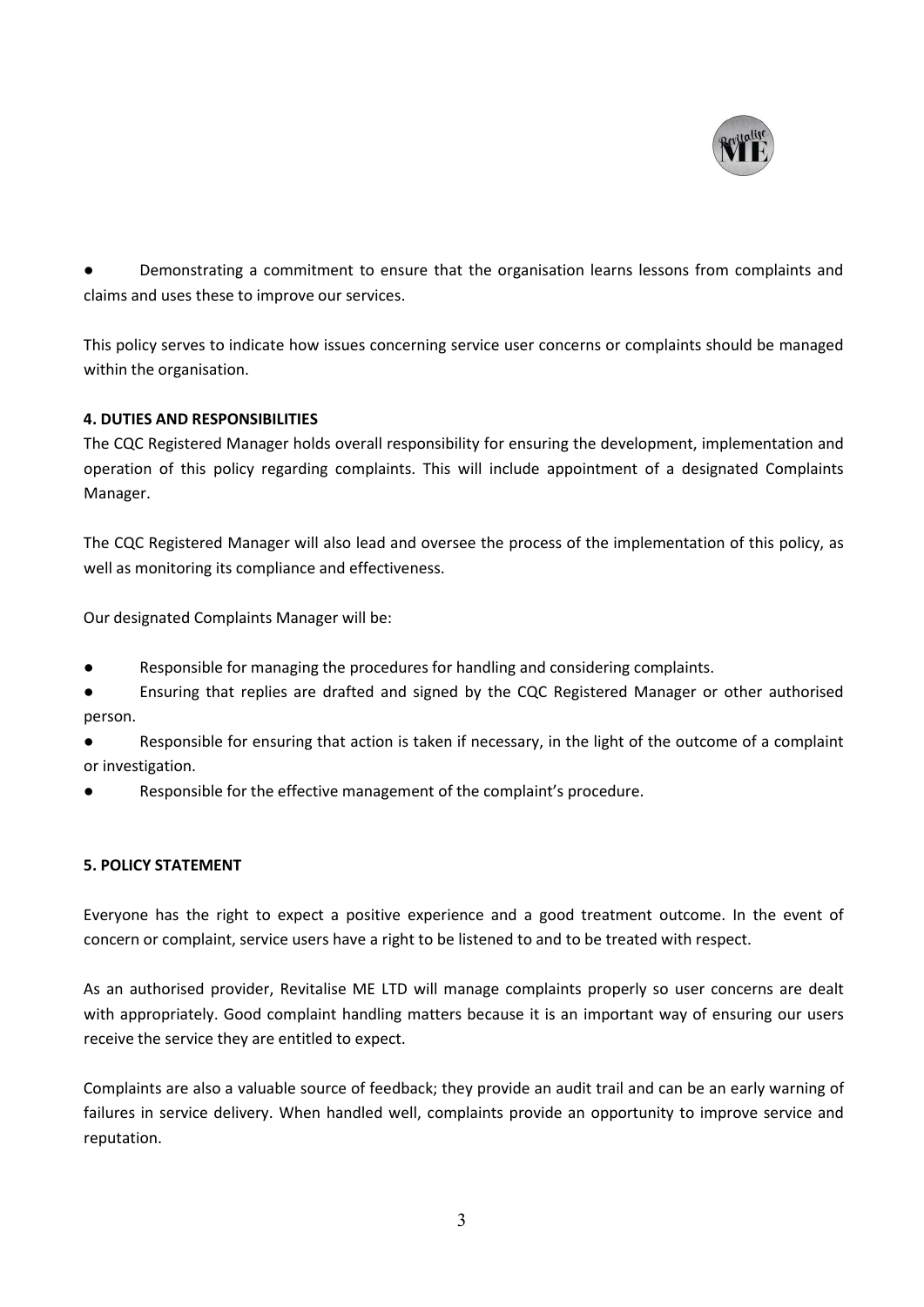

### **Our Aims & Objectives**

● We aim to provide a service that meets the needs of our service users and we strive for a high standard of care;

● We welcome suggestions from service users and from our staff about the safety and quality of service, treatment and care we provide;

- We are committed to an effective and fair complaints system; and
- We support a culture of openness and willingness to learn from incidents, including complaints.

### **6. COMPLAINTS PRINCIPLES**

● Service users are encouraged to provide suggestions, compliments, concerns and complaints and we offer a range of ways to do it.

● All complainants are treated with respect, sensitivity and confidentiality.

All complaints are handled without prejudice or assumptions about how minor or serious they are. The emphasis is on resolving the problem.

Service users and staff can make complaints on a confidential basis or anonymously if they wish and be assured that their identity will be protected.

Service users will not to be discriminated against or suffer any unjust adverse consequences as a result of making a complaint about standards of care and service.

Formal responses sent will include a right to appeal if the complainant remains unsatisfied.

#### **7.COMPLAINTS PROCEDURE**

Revitalise ME LTD aims to provide all Patients with the highest standards of care and customer service. If we fail to achieve this, we listen carefully and respond to complaints swiftly acknowledging any mistakes and rectifying them so that we can make improvements to our service. The complaints full policy is made available to Patients, their affected relative or a representative when they first raise concerns about any aspect of the service they have received.

There will be 3 stages to Provider's complaints process: -

- Stage 1 Local resolution;
- Stage 2 Internal appeal;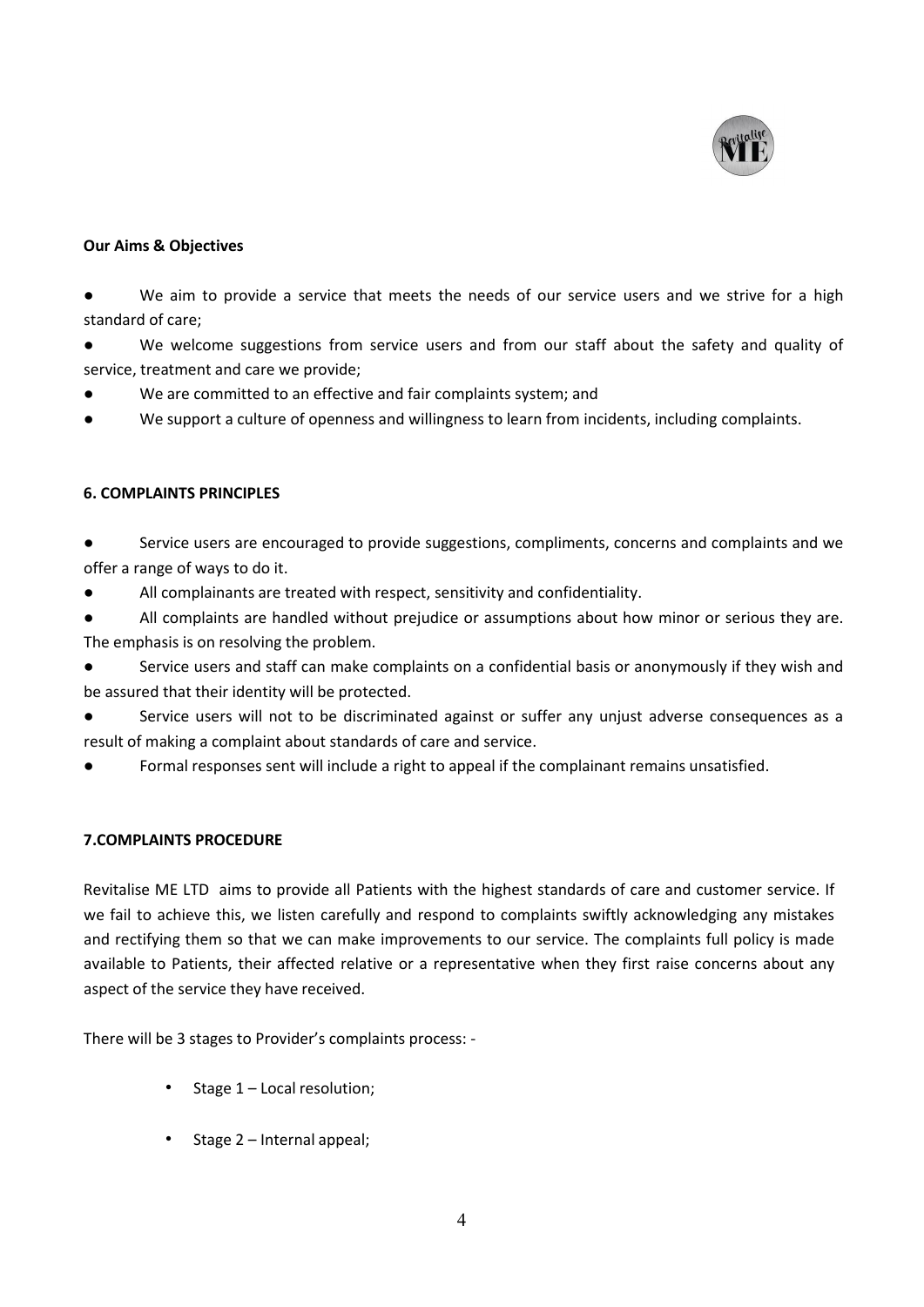

• Stage 3 – Independent external review.

#### **Stage 1 - Local Resolution**

- 1. All complaints should be raised directly with the CQC Registered Manager (or Complaints Manager if different) in the first instance and should normally be made as soon as possible / within 6 months of the date of the event complained about, or as soon as the matter first came to the attention of thecomplainant.
- 2. The Patient will be given a copy of the complaints procedure and invited to attend a face to face meeting with the CQC Registered Manager (or Complaints Manager if different) and other relevant parties to talk through their concerns and to try and resolve the issue at an early stage.
- 3. The CQC Registered Manager (or Complaints Manager if different) will go through a thorough process of investigation to include reviewing the case in detail and taking statements from all staff members / doctors concerned. The CQC Registered Manager (or Complaints Manager if different) responds directly to the person who has made the complaint, whether the complaint was made verbally, by letter, text or email.
- 4. To make a formal complaint the complainant should write or e-mail to Provider clearly stating the nature of their complaint and as much detail concerning dates, times and if known names of staff members. This will enable us to acknowledge and address the issues raised promptly and effectively
- 5. The CQC Registered Manager (or Complaints Manager if different) will acknowledge receipt of a written complaint, to the complainant's postal address provided (or via email) within 3 working days of receipt (unless a full reply can be sent within 5 days).
- 6. The CQC Registered Manager (or Complaints Manager if different) or their designated person will investigate all complaints. Where Provider is unclear on any point or issue regarding the complaint, it will contact the complainant to seek clarification.
- 7. A full response to the complaint will usually be made within 20 working days or, where the investigation is still in progress, send a letter explaining the reason for the delay to the complainant, at a minimum, every 20 working days. The aim should be to complete stage 1 in most cases within three months.

*In the event that the complainant is dissatisfied with the response to their complaint they*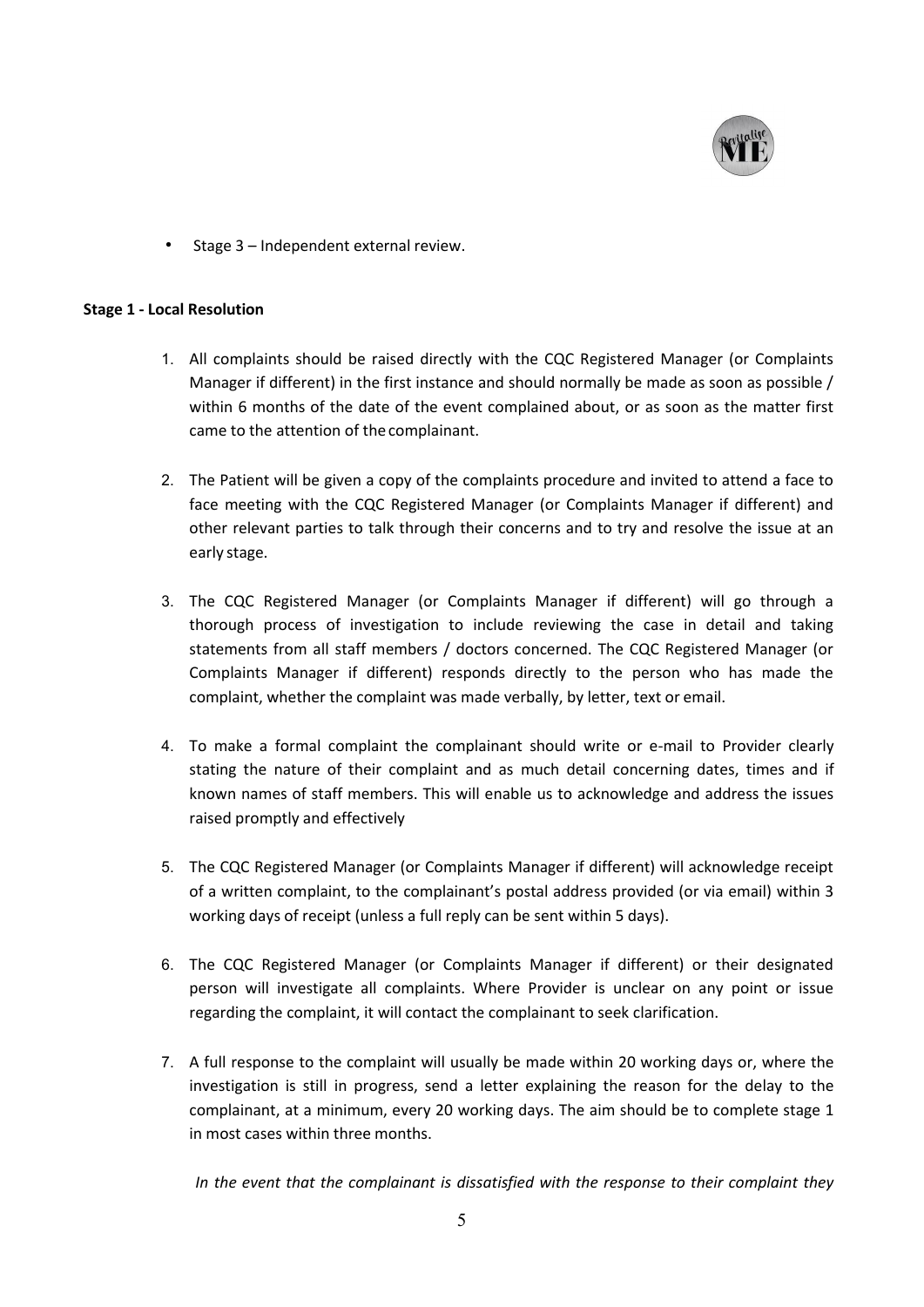

*can escalate their complaint to Stage 2, and must do so in writing, within 6 months of the final response to their complaint at Stage 1.*

#### **Stage 2 - Complaint Review**

- 1. If the complainant escalates their complaint to Stage 2, the CQC Registered Manager (or Complaints Manager if different) will provide a written acknowledgement to complainants within 3 working days of receipt of their complaint at stage 2 (unless a full reply can be sent within 5 working days).
- 2. The CQC Registered Manager (or Complaints Manager if different) will have arrangements in place by which to conduct an objective review of the complaint.Normally this will involve a senior member of staff who has not been involved in handling of the complaint at stage 1.
- 3. Stage 2 shall involve a review of all the documentation and may include interviews with relevant staff. The records made as part of the stage 2 review should be complete and retained since these may be required for a stage 3 process.
- 4. Provide a review of the investigation and the response made at stage 1.
- 5. Invite the clinic that responded at stage 1 to make a further response, where there is an opportunity to resolve the complaint by taking a further look at a specific matter. The complainant should be kept informed where this happens.
- 6. Consider whether the review at stage 2 would be supported by facilitating a face-to-face meeting (or teleconference, where acceptable) between the complainant and those who responded to the complaint at stage 1.
- 7. Provide a full response on the outcome of the review within 20 working days or, where the investigation is still in progress, send aletter explaining the reason for the delay to the complainant, at a minimum, every 20 working days.
- 8. The aim should be to complete the review at stage 2 in most cases within three months.

*In the event that the complainant is dissatisfied with the response to their complaint they may escalate their complaint to Stage 3.*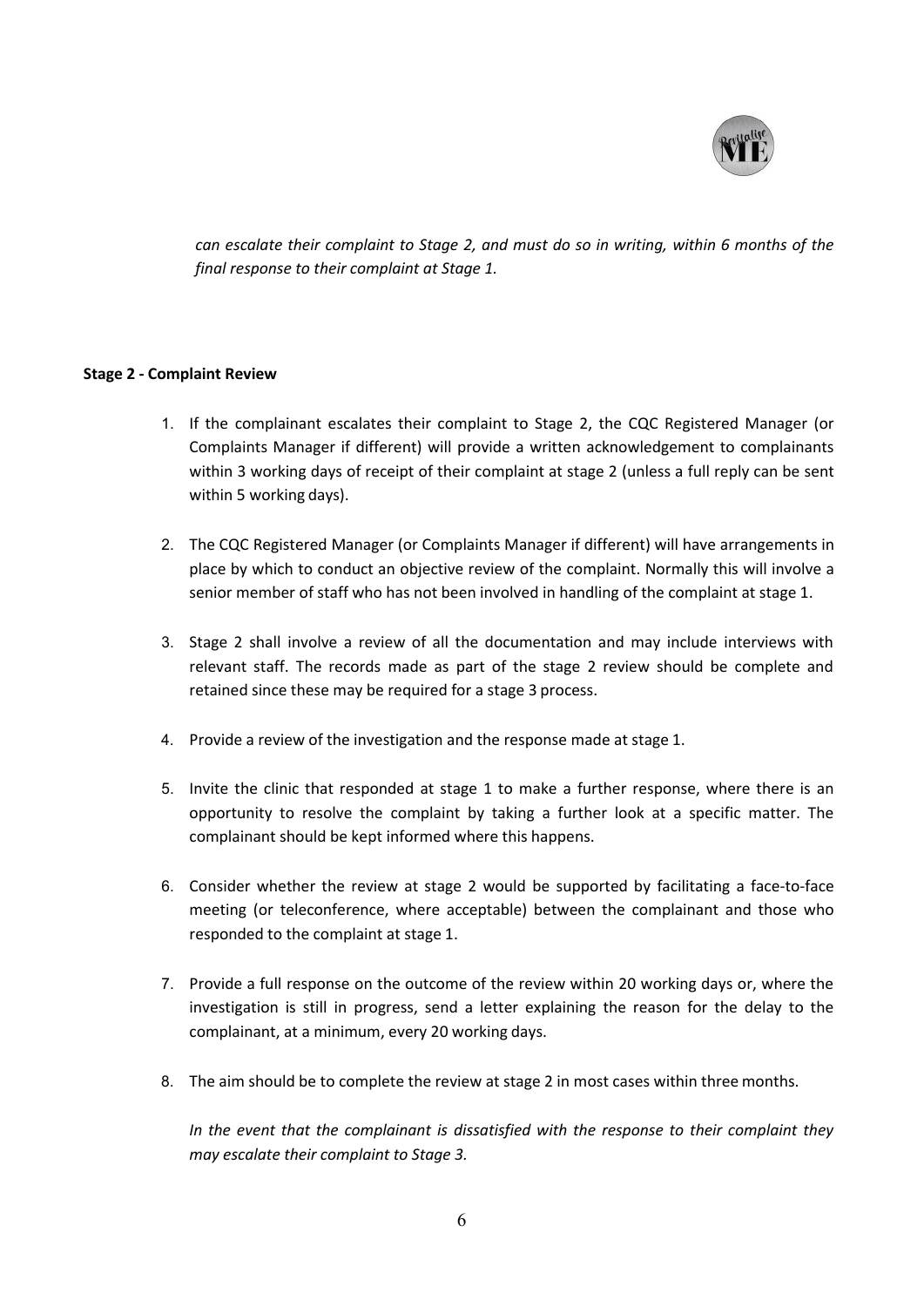

### **Stage 3 - Independent External Adjudication**

At Stage 3 complainants have the right to an independent external adjudication of their complaint.

If the organisation is a subscriber to The Independent Sector Complaints Adjudication Service (ISCAS) then the complainant will be offered the opportunity to take their complaint to ISCAS, within 6 months of receipt of the Stage 2 decision letter.

Complainants cannot access Stage 3 until they have gone through Stages 1 and 2 and ISCAS will direct complainants back to Provider where appropriate. To access Stage 3, complainants are asked to sign a 'Statement of Understanding and Consent', thereby agreeing to the parameters of Stage 3.

Complainants will need to set out in writing for the Adjudicator:

- (a) The reasons for the complaint
- (b) What aspects of the complaint remain unresolved after Stages 1 and 2
- (c) What outcome the complainant is seeking from Stage

3 ISCAS contact details are as follows:

By Post: ISCAS 70 Fleet Street London EC4Y 1EU

Email[:info@iscas.org.uk](mailto:info@iscas.org.uk) Telephone:020 7536 091

If the organisation is not a subscriber to ISCAS, one or more of the following routes for external adjudication will be offered:

#### a) Contact **the Citizens Advice Service**

Citizens Advice provides free, confidential and independent advice from over 3,000 locations, including in their bureaux, GP surgeries, hospitals, colleges, prisons and courts. Advice is available face-to-face and by phone.

b) Seeking assistance from the **Patients Association** visit: https://www.patients-association.org.uk/helpline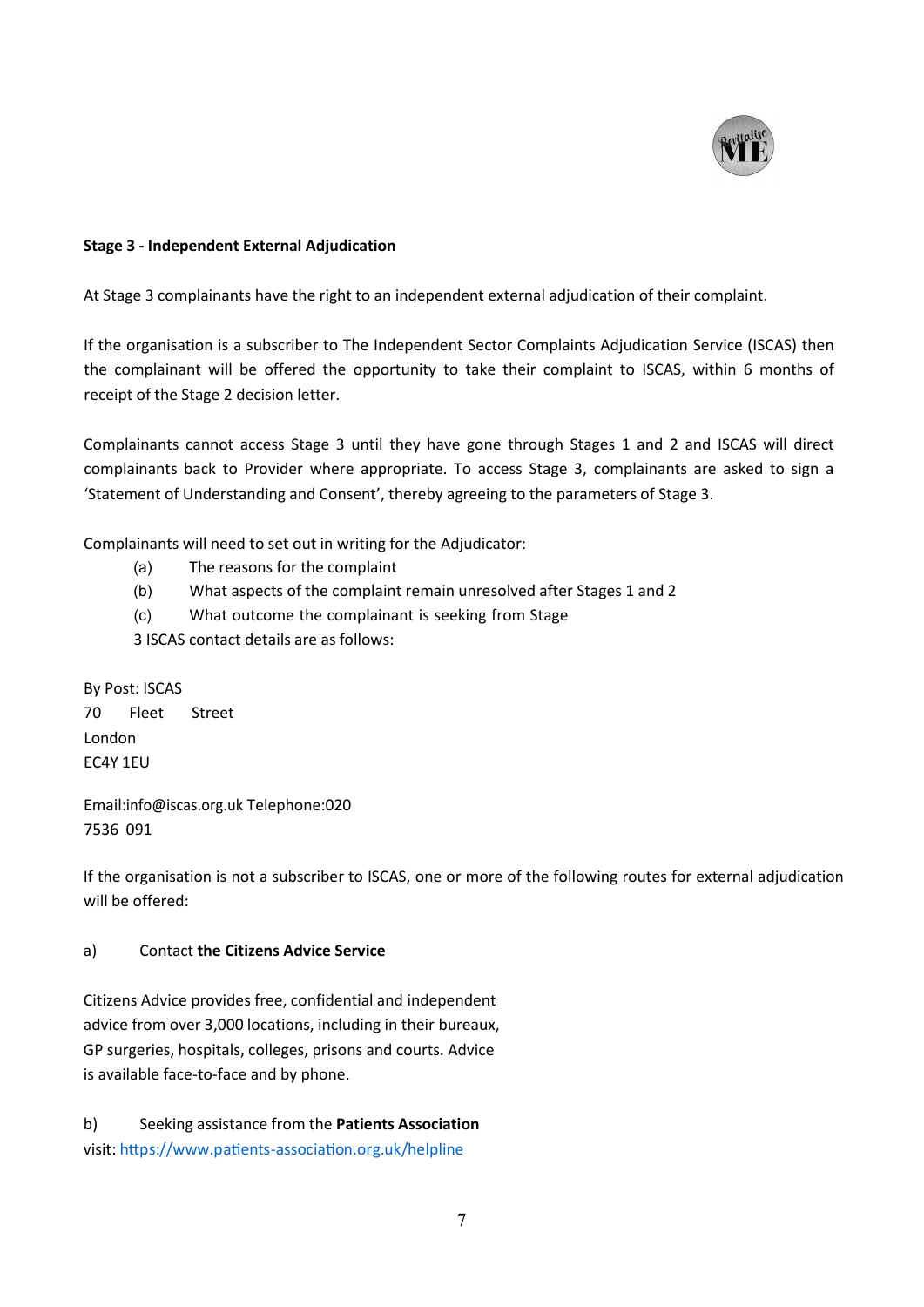

## c) Raising the matter with the **Care Quality Commission.**

Call us on: 03000 616161 Email us at: enquiries@cqc.org.uk Look at our website at: [www.cqc.org.uk](http://www.cqc.org.uk)

# **8.MANAGING COMPLAINTS**

● All staff are expected to encourage service users to provide feedback about the service, including complaints, concerns, suggestions and compliments.

● Staff are expected to attempt resolution of complaints and concerns at the point of service, wherever possible and within the scope of their role and responsibility.

## **9. STAFF TRAINING**

All staff will be appropriately trained to manage complaints competently.

Regular reviews are conducted by the complaints manager to check understanding of the complaints process among our staff.

#### **10.PROMOTING FEEDBACK**

Information is provided about the complaints policy in a variety of ways, including some or all of the following:

- On our website;
- Through our service user feedback brochure;
- Publicity about the service;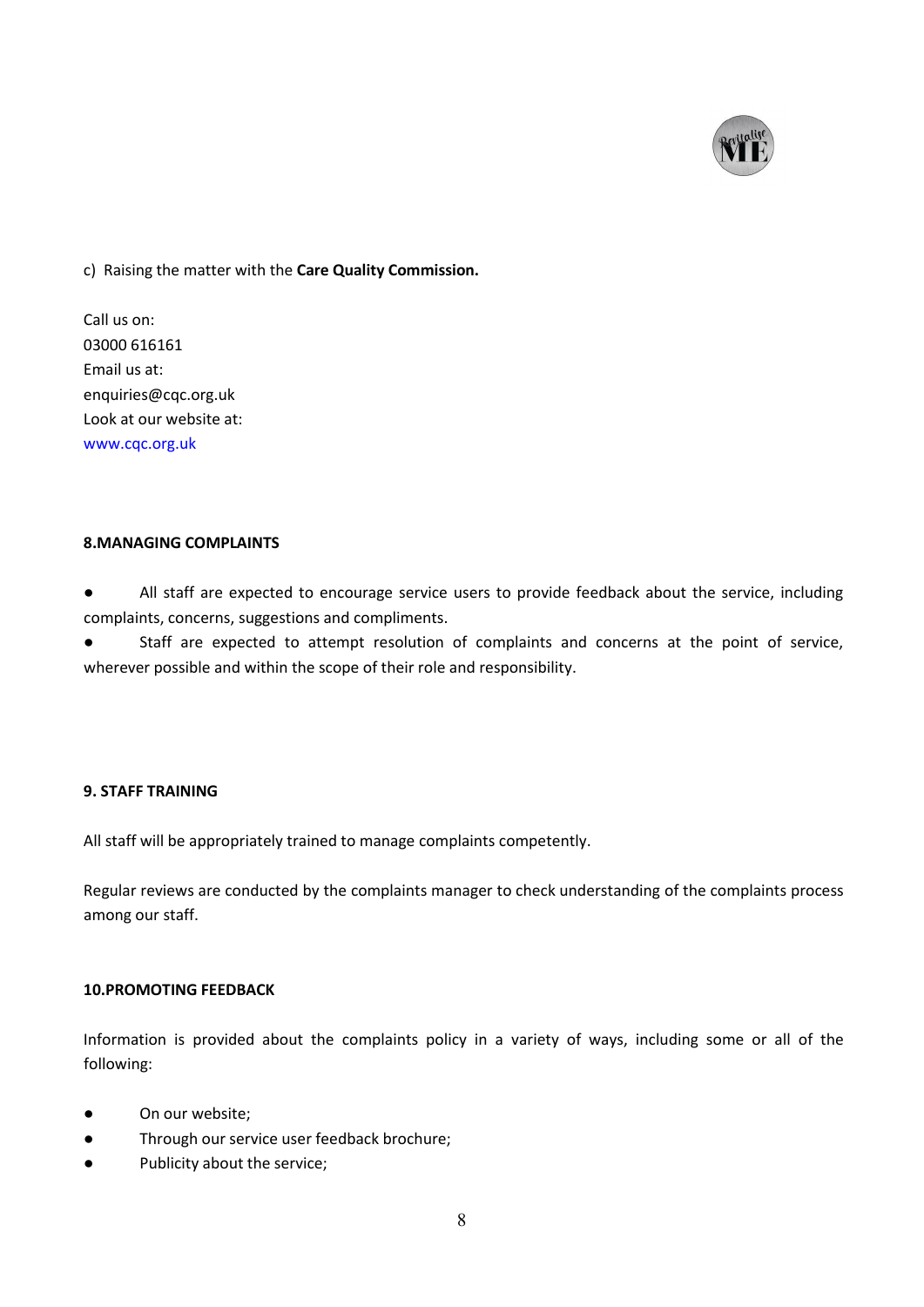

- Posters in reception;
- Discretely located suggestion boxes; and by staff inviting feedback and comments.

#### 11. **RISK ASSESSMENT**

After receiving a formal complaint, our CQC Registered Manager reviews the issues in consultation with relevant staff in order to decide what action should be taken, consistent with the risk management procedure.

#### **12.RECORDS AND PRIVACY**

- The complaints manager maintains a complaints register.
- Personal information in individual complaints is kept confidential and is only made available to those who need it to deal with the complaint.

Complainants are given notice about how their personal information is likely to be used during the investigation of a complaint.

Individual complaints files are kept in a secure filing cabinet in the complaints manager's office and in a restricted access section of the computer system's file server.

Service users are provided with access to their medical records in accordance with our Subject Access policy. Others requesting access to a service users' medical records as part of resolving a complaint are provided with access only if the service user has provided authorisation in accordance with the Subject Access policy.

#### **13. COMPLAINTS ABOUT INDIVIDUALS**

Where an individual staff member has been mentioned specifically by a complainant, the matter will be investigated by the relevant manager or supervisor, who will:

- Inform the staff member of the complaint made against them;
- Ensure that if possible, the member of staff does not have any contact with the complainant during the investigation period, or afterwards if deemed appropriate;
- Ensure fairness and confidentiality is maintained during the investigation; and
- Encourage the staff member to seek advice from their professional association/body, if desired.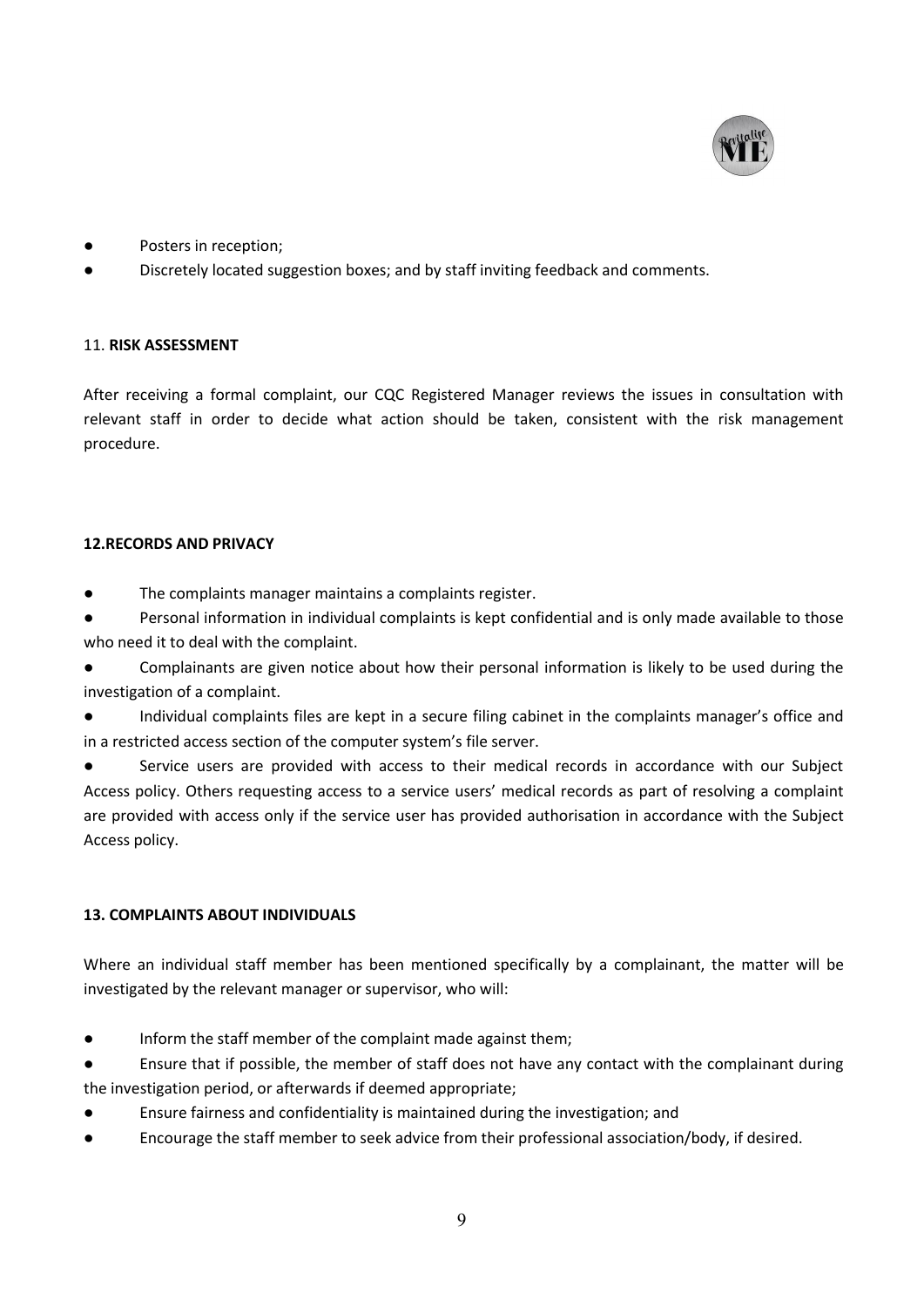

The staff members will be asked to provide a factual report of the incident, identify systems issues that may have contributed to the incident and suggest possible preventive measures.

Where the investigation of a complaint results in findings and recommendations about individual staff members, the issues are addressed through the Disciplinary or other appropriate process

## **14.REPORTING AND RECORDING COMPLAINTS**

The complaints manager prepares regular reports on the number and type of complaints, the outcomes of complaints, recommendations for change and any subsequent action that has been taken. The reports are provided to staff and senior management, and if appropriate, uploaded into personal portfolio for audit and appraisal.

The complaints manager periodically prepares case studies using anonymised individual complaints to demonstrate how complaints are resolved and followed up, for the information of staff, and for use in audit and appraisal.

Information about trends in complaints and how individual complaints are resolved is routinely discussed at staff meetings and clinical review meetings as part of reflecting on the performance of the service and opportunities for improvement.

Complaints reports are considered and discussed at monthly clinical review meetings and directors' meetings.

An annual quality improvement report is published that includes information on:

● The number and main types of complaints received, common outcomes and how complaints have resulted in changes;

- How complaints were managed—how the complaints system was promoted, how long it took to resolve complaints (and whether this is consistent with the policy) and whether complainants and staff were satisfied with the process and outcomes; and
- The results of any service user satisfaction survey.
- The service promotes changes it has made as a result of service user complaints and suggestions in its general publicity.